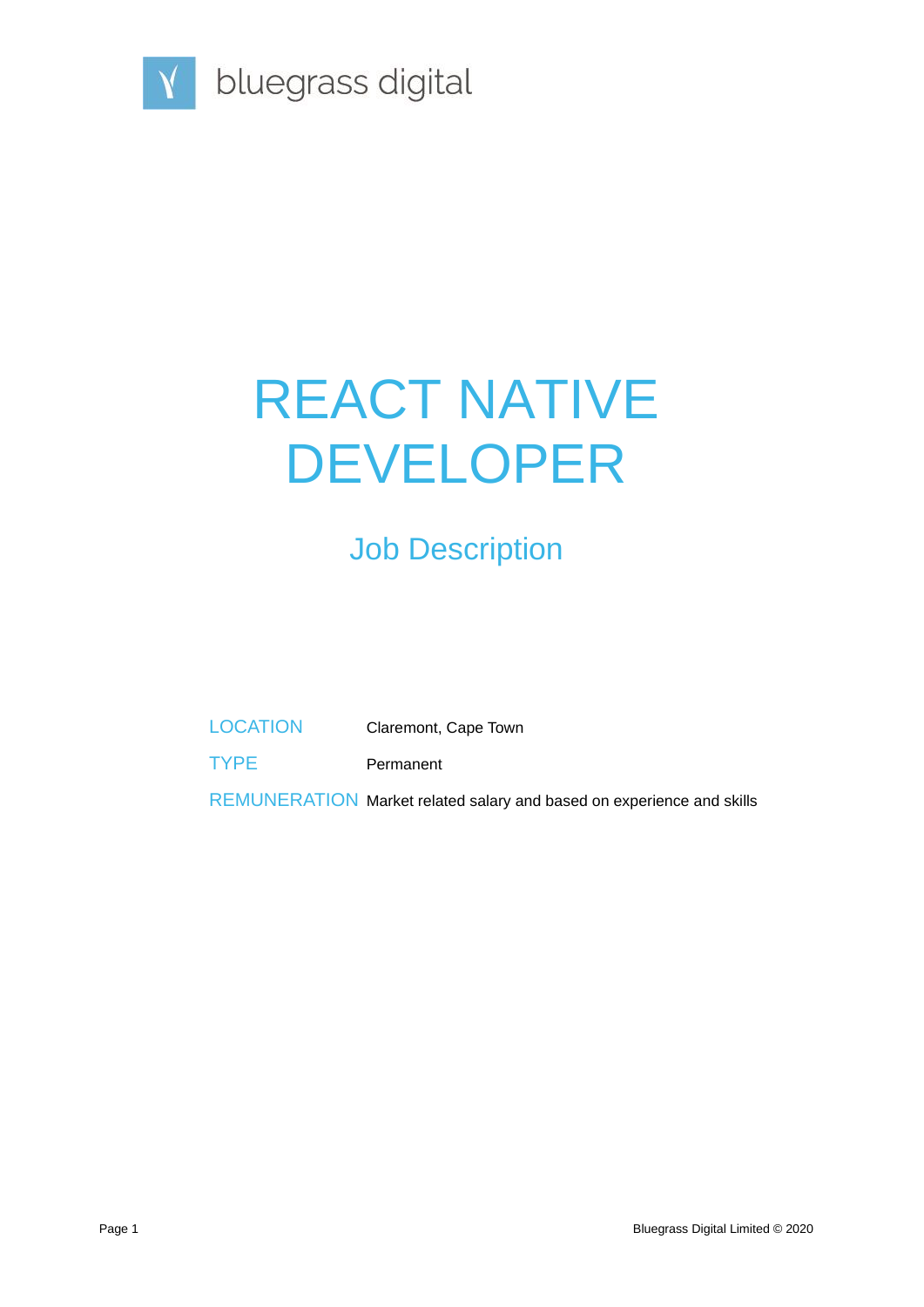### ROLE OVERVIEW

Bluegrass Digital is a leading digital production agency, working with both South African and International client accounts. We are looking for an experienced React Native / JavaScript developer to join us. You will be energetic; passionate about using the latest technologies; and eager to grow your skills by working on Mobile Apps and Responsive Web projects, PWA's, API integrations and more. You will work on some big brand names, some small brand names, and start-ups building some cool projects and having fun along the way. You will be mentored by our Head of Development, who give you exposure to the latest technologies and architectural best practices being used on the web today.

This exciting opportunity is for those that love the world of JavaScript and working on the latest frameworks like React, React Native, VueJS and more! If you are passionate on building web and mobile applications and looking to expand your skills, please get in touch.

#### KEY REQUIREMENTS

- Minimum of 3-5+ years' experience in mobile development
- HTML and CSS (including SASS and/or LESS) essential
- Good experience with JavaScript (ES6+)
- Experience with more than one JS framework/library preferred (React, Vue, Angular etc.)
- Experience with the following technologies used for our React Native app development: React, Redux, Redux-saga, React-router for web, react-navigation for native, Jest/mocha etc. for unit tests, Redux form, eslint
- Node, Express beneficial
- JavaScript related tooling (*Webpack, Gulp, NPM, Babel, Yarn etc*.) is essential
- Experience with version control systems (Git) and platforms (Bitbucket, Github) essential
- Experience delivering projects from designs and functional specs through to production
- Slicing up designs and extracting assets from Invision Inspect and/or PSDs/Sketch
- High level of attention to detail, both in matching a design and ensuring a smooth user experience
- Experience working with RESTful APIs